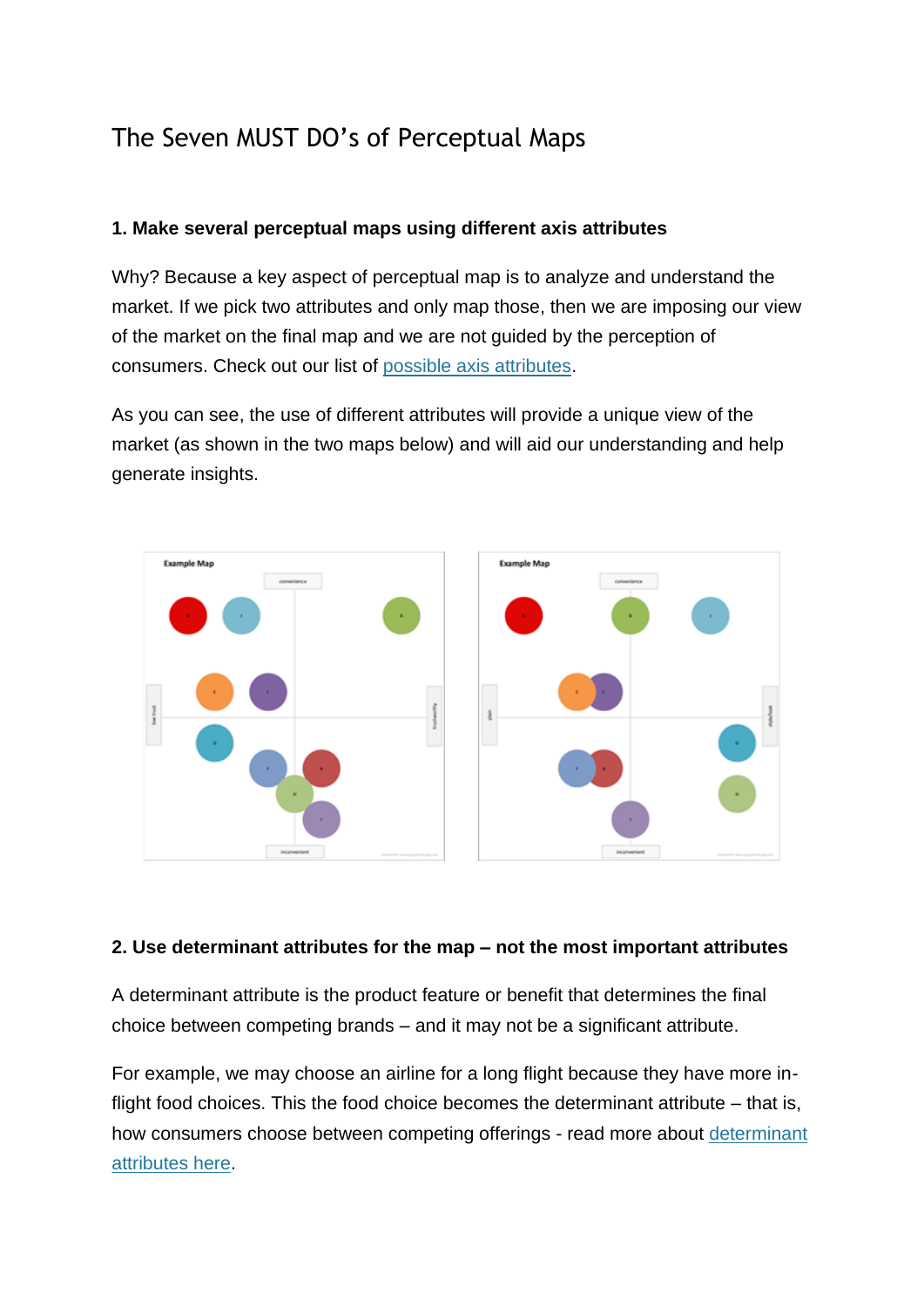#### **3. Make different maps for different market segments**

Market segments have their own needs, preferences, and perceptions – that why we have undertaken the segmentation process. So, where possible, it is a great idea to construct a perceptual map which shows each segment's view of the market and the competitors.

# **4. Use time-based perceptual maps**

Perceptions change over time because brands develop, competitors evolve, new players enter the market, and even consumer needs change in the long-term.

That's why, where possible, we should also map the position of key brands last year to see how they have evolved, as shown below. This approach will provide valuable insight into competitors and their likely marketing strategy.

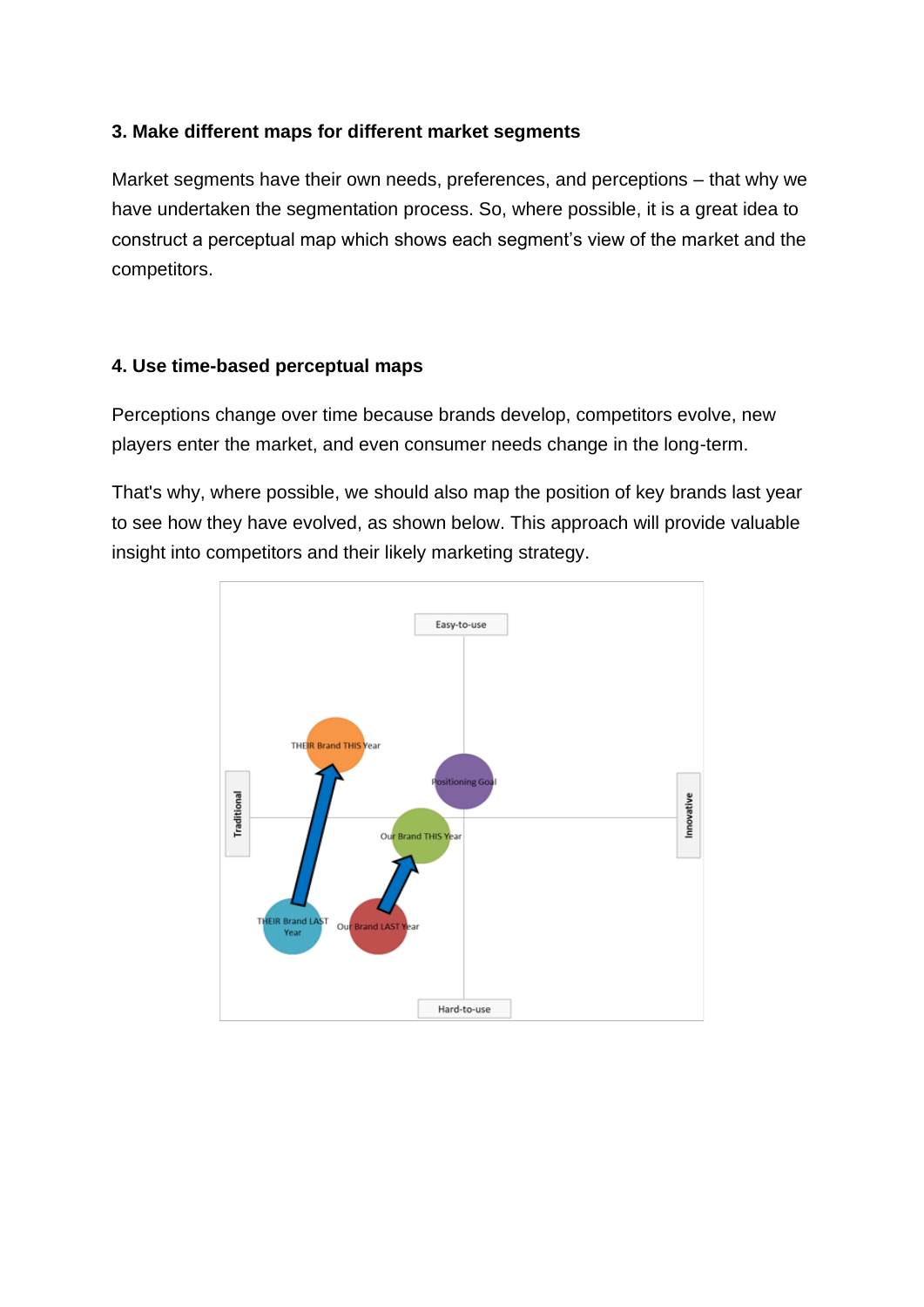### **5. Include both key and indirect competitors**

We tend to usually only include our direct competitors in our maps. This is because they are top-of-mind to us as marketers.

However, is that how consumers think? For example, is a consumer considering going to McDonalds for lunch only choosing between fast food options, or are they thinking about grabbing a snack, a coffee, or even making food at home? Check out our article on [using perceptual maps to understand competitor sets.](https://www.perceptualmaps.com/understanding-perceptual-maps/competitive-sets/)

# **6. Be realistic about positioning goals**

The top-right corner of the map is not always the best positioning approach, nor it is always achievable. When setting long-term positioning goals, be realistic about what is possible, especially if our competitors have similar plans!

This is the perceptual map used by Steve Jobs when launching the first-ever iPhone. While Apple might be able to pull this market move off, most firms need to adopt a step-by-step approach to market domination.